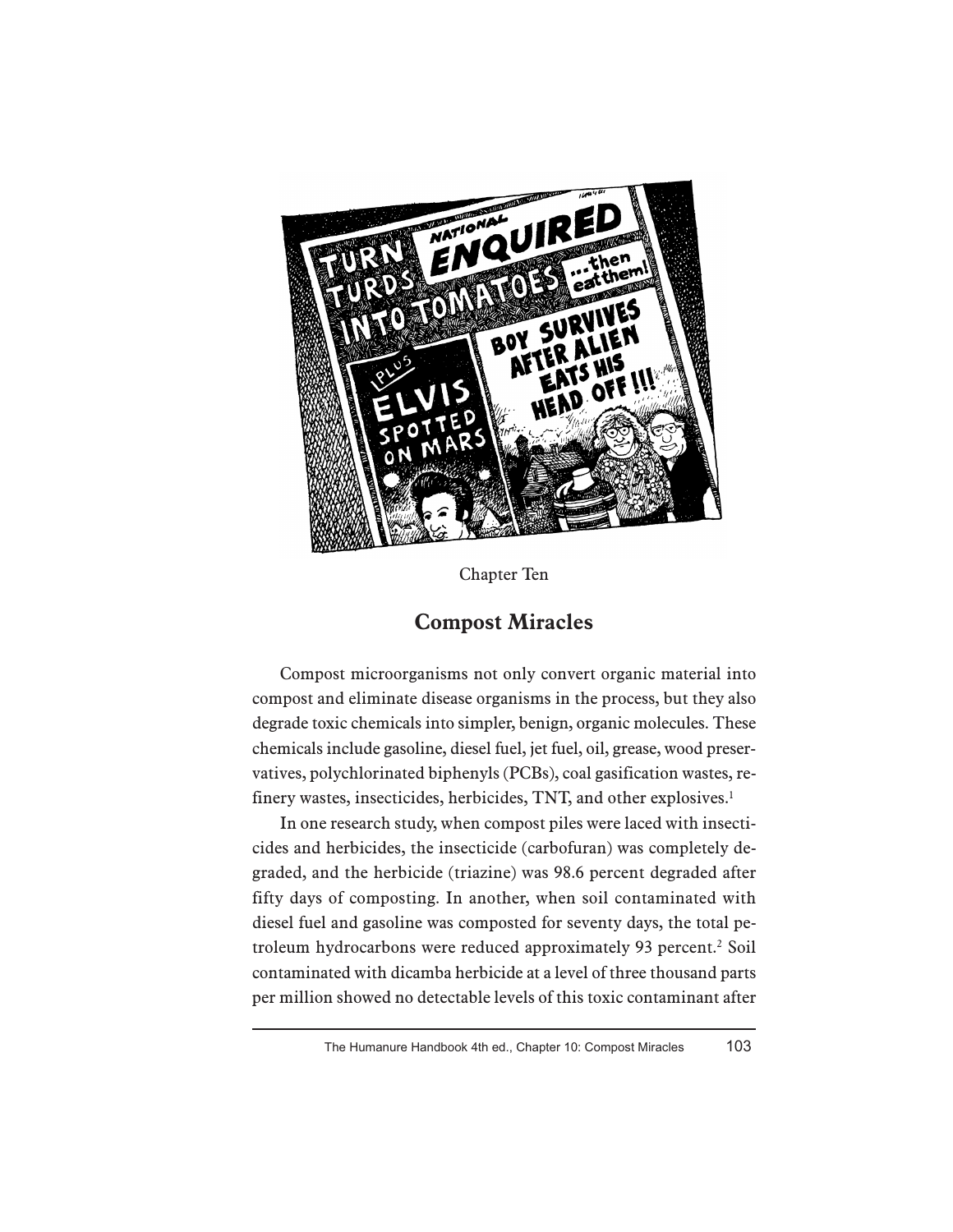only fifty days of composting. In the absence of composting, the biodegradation process takes years.

Fungi in compost produce a substance that breaks down petroleum, thereby making it available as food for bacteria.<sup>3</sup> One man who composted a batch of sawdust contaminated with diesel oil said, *"We did tests on the compost, and we couldn't even find the oil!"* The compost had apparently "eaten" it all.<sup>4</sup> Fungi also produce enzymes that can be used to replace chlorine in the paper-making process. Researchers in Ireland have discovered that fungi gathered from compost heaps can provide a cheap and organic alternative to toxic chemicals.<sup>5</sup>

Compost has been used in recent years to degrade other toxic chemicals as well. For example, chlorophenol contaminated soil was composted with peat, sawdust, and other organic matter and after twenty-five months, the chlorophenol was reduced in concentration by over 98 percent. In other compost trials Freon contamination was reduced by 94 percent, PCBs by up to 98 percent, and trichloroethylene by 89 to 99 percent.<sup>6</sup> Some of this degradation is due to the efforts of fungi at lower (mesophilic) temperatures.7

Some bacteria even have an appetite for uranium. A microbiologist has been working with a strain of bacteria that normally lives 650 feet under the Earth's surface. These microorganisms will eat, then excrete, uranium. The chemically altered uranium excreta becomes water insoluble as a result of the microbial digestion process and can consequently be removed from the water it was contaminating.<sup>8</sup>

An Austrian farmer claims that the microorganisms he introduces into his fields have prevented his crops from being contaminated by the radiation from Chernobyl, the ill-fated Russian nuclear power plant that contaminated his and his neighbor's fields. Sigfried Lubke sprayed his green manure crops with compost-type microorganisms just before plowing them under. This practice produced a soil rich in humus and teeming with microscopic life. After the Chernobyl disaster, crops from fields in Lubke's farming area were banned from sale because of high amounts of radioactive cesium contamination. However, when officials tested Lubke's crops, no trace of cesium could be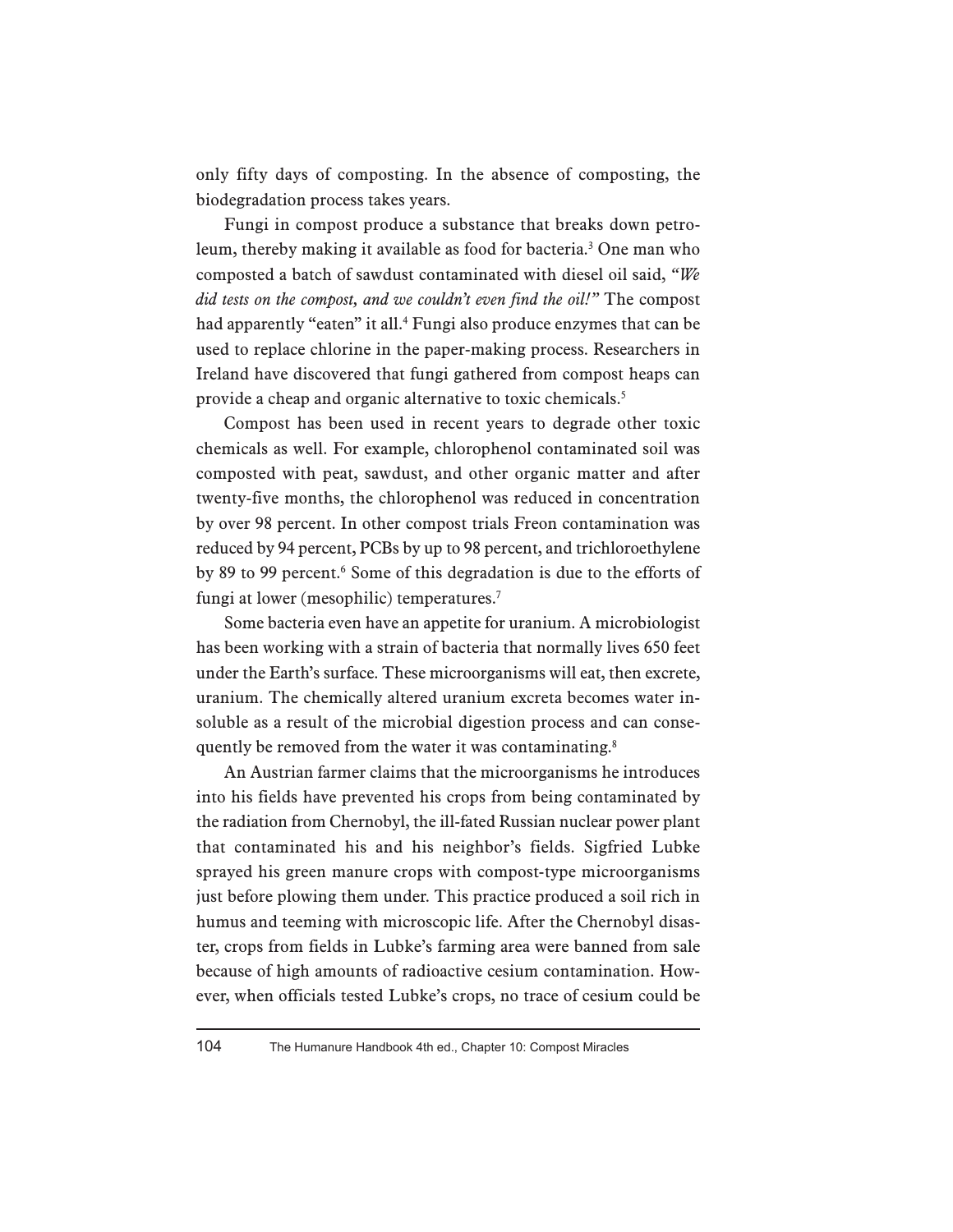found. The officials made repeated tests because they couldn't believe that one farm showed no radioactive contamination while the surrounding farms did. Lubke surmises that the humus just "ate up" the cesium.9

Compost is also able to decontaminate soil polluted with TNT from munitions plants. The microorganisms in the compost digest the hydrocarbons in TNT and convert them into carbon dioxide, water, and simple organic molecules. The prior method of choice for eliminating contaminated soil has been incineration. However, composting costs far less, and yields a material that is valuable (compost), as opposed to incineration, which yields an ash that must itself be disposed of as toxic waste. When the Umatilla Army Depot in Hermiston, Oregon, a Superfund site, composted fifteen thousand tons of contaminated soil instead of incinerating it, it saved approximately \$2.6 million. Although the Umatilla soil was heavily contaminated with TNT and Royal Demolition Explosives, no explosives could be detected after composting and the soil was restored to "a better condition than before it was contaminated."10 Similar results have been obtained at Seymour Johnson Air Force Base in North Carolina; the Louisiana Army Ammunition Plant; the US Naval Submarine Base in Bangor, Washington; Fort Riley in Kansas; and the Hawthorne Army Depot in Nevada.<sup>11</sup>

The US Army Corps of Engineers estimates that taxpayers would save hundreds of millions of dollars if composting, instead of incineration, were used to clean up the remaining US munitions sites. The ability of compost to bioremediate toxic chemicals is particularly meaningful when one considers that in the US there are thousands of Department of Defense sites in need of remediation.

 Some success has been shown in the bioremediation of PCBs in composting trials conducted by Michigan State University researchers. In the best case, PCB loss was in the 40 percent range. Despite the chlorinated nature of the PCBs, researchers still managed to get quite a few microorganisms to choke the stuff down.<sup>12</sup>

As promising as compost bioremediation appears, however, it can-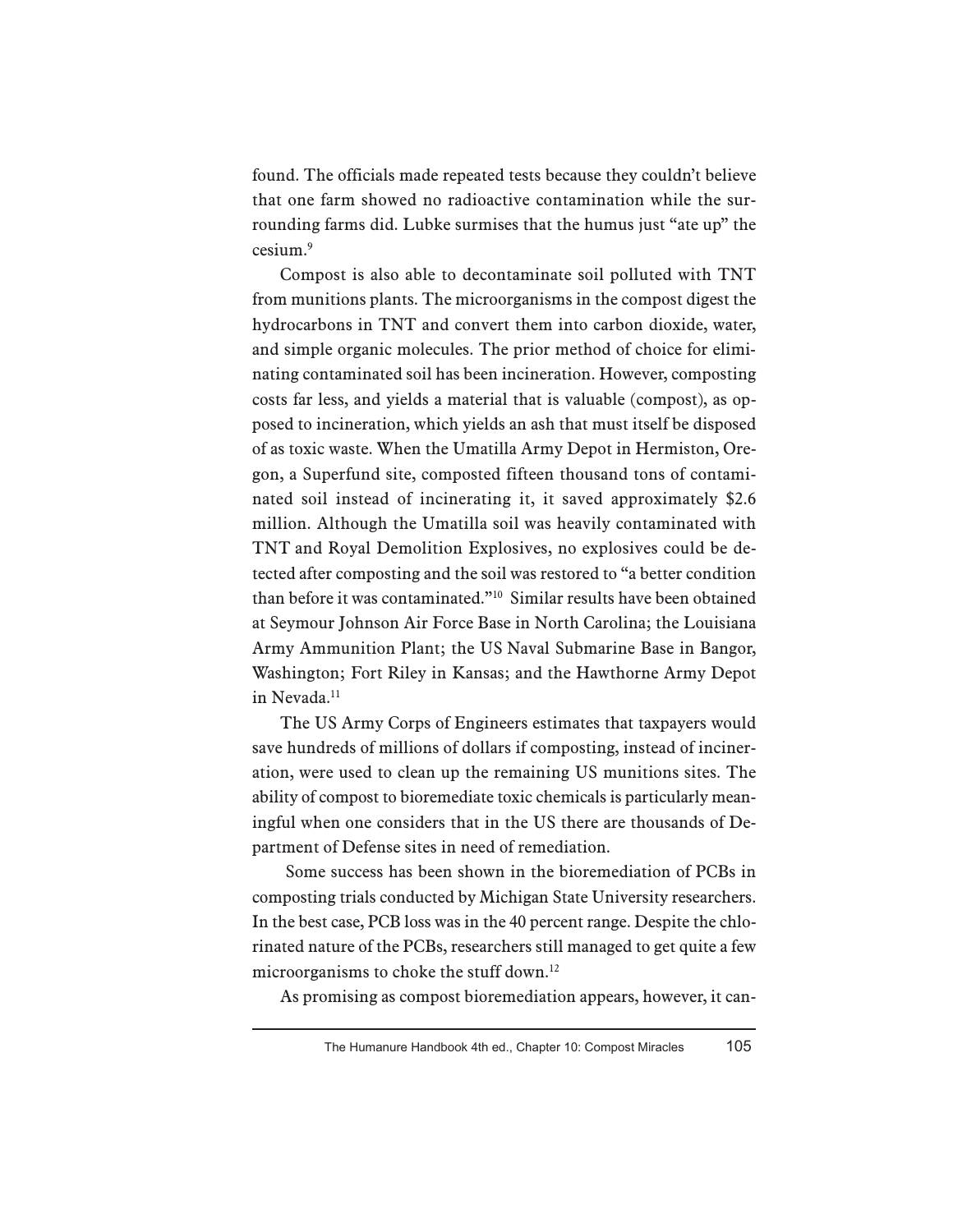not heal all wounds. Heavily chlorinated chemicals show considerable resistance to microbiological biodegradability. Apparently, there are some things even a fungus will spit out.<sup>13</sup> For example, there's the villain Clopyralid (3,6-dichloropicolinic acid), a "persistent herbicide" manufactured by Dow AgroSciences that contaminated vast amounts of commercial compost in the early twenty-first century. Clopyralid has a few cousins, including: Aminopyralid (Dow AgroSciences), Aminocyclopyrachlor (DuPont), and Picloram (Dow AgroSciences). These persistent herbicides are mostly unaltered during microbial digestion, and in fact microbes can concentrate these chemicals because, to them, they are a waste material. Plants suffering from these pesticide residues in compost show stunted growth, reduced fruit set, cupping of leaves, and so on. Sensitive plant families include peas, beans, lentils, clover, tomatoes, potatoes, sunflowers, petunias, daisies, lettuce, asters, cucumbers, squash, pumpkin, and watermelon. Persistent herbicides can last anywhere from several months to three or more years before completely breaking down. If you wonder why some compost operations won't take grass clippings from golf courses, or even cow manure, now you know. Even a compost pile can have a bad day.14

#### COMPOST FILTERS POLLUTANTS

Compost can control odors. Biological filtration systems, called "biofilters," are used at large-scale composting facilities where exhaust gases are filtered for odor control. The biofilters are composed of layers of organic material such as wood chips, peat, soil, and compost, through which the exhaust air is drawn to remove any contaminants. The microorganisms in the organic material eat the contaminants and convert them into carbon dioxide and water.

Sawdust and other finely ground carbon-based organic materials also make excellent biofilters in compost toilets. "Cover materials," as they are called, are used to cover the contents of the toilets; some work so well the toilets can be located indoors, even next to a bed.

In Rockland County, New York, a commercial composting biofil-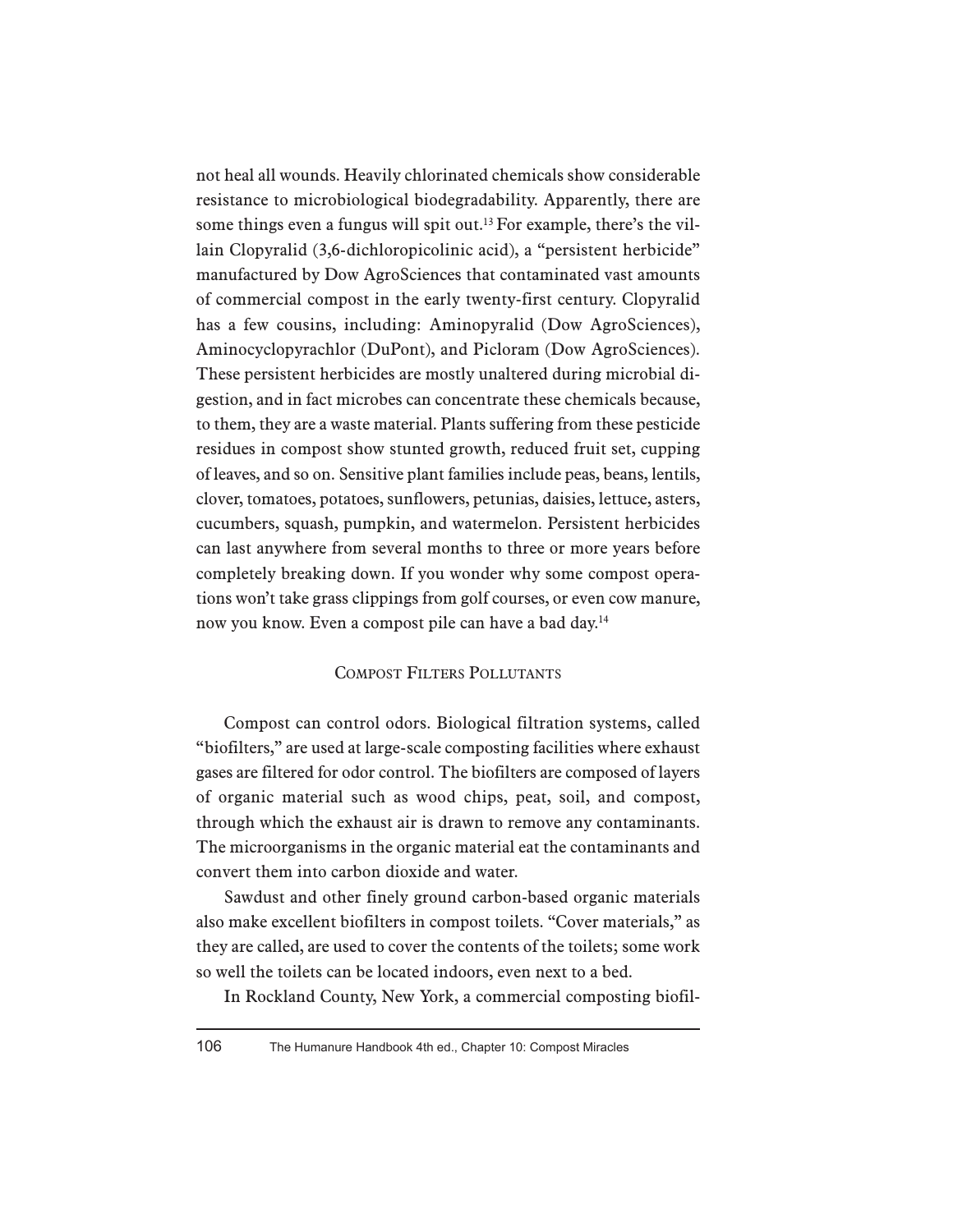

The Humanure Handbook 4th ed., Chapter 10: Compost Miracles 107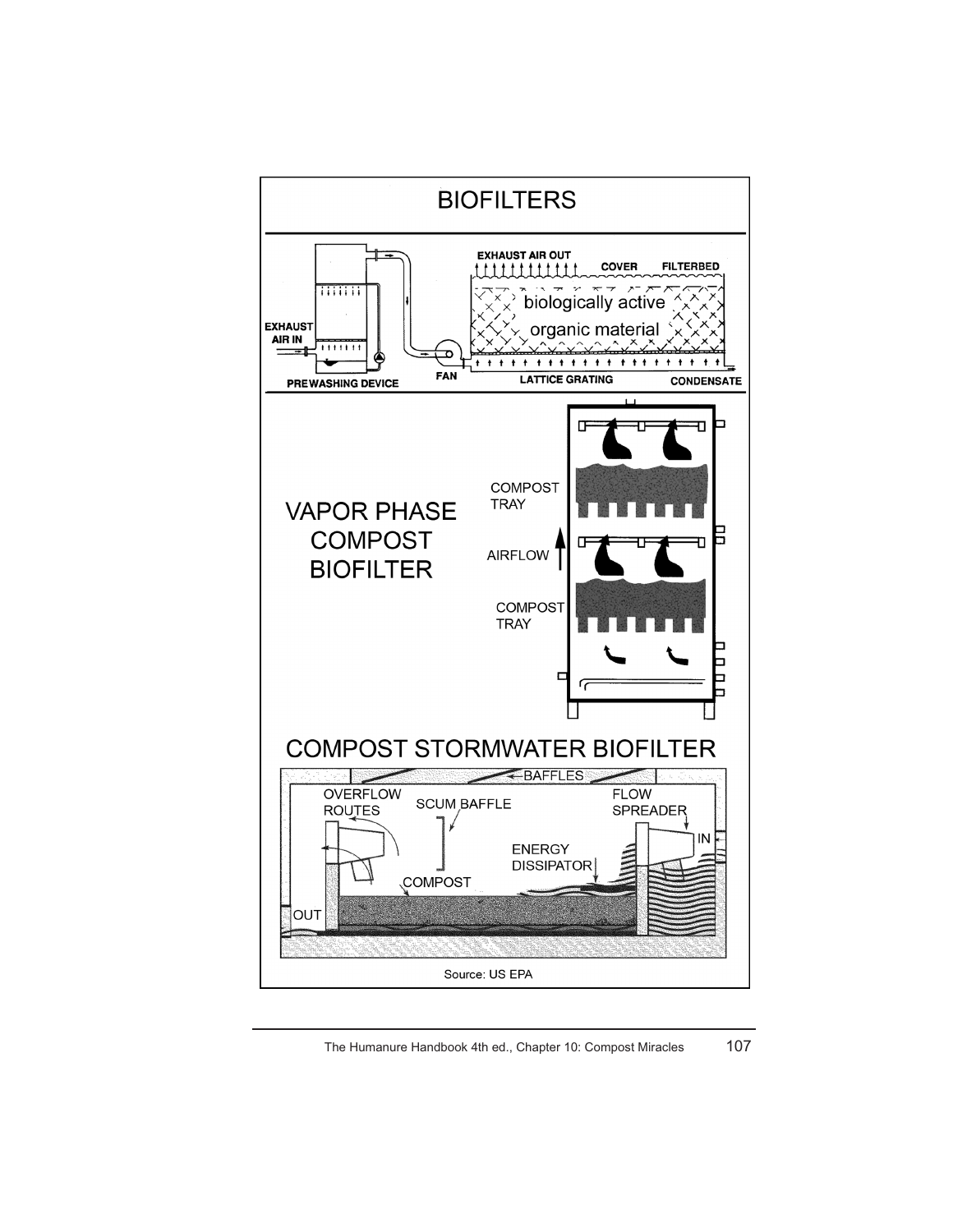tration system can process eighty-two thousand cubic feet of air a minute and guarantee no detectable odor at or beyond the site property line. Another facility in Portland, Oregon, uses biofilters to remediate aerosol cans prior to disposal. After such remediation, the cans are no longer considered hazardous and can be disposed of more readily. In this case, a \$47,000 savings in hazardous waste disposal costs was realized over a period of eighteen months. Vapor phase biofilters can maintain a consistent volatile organic compound removal efficiency of 99.6 percent, which isn't bad for a bunch of microorganisms.15 After a year or two, the biofilter is recharged with new organic material and the old stuff is simply composted or applied to land.

Compost is also used to filter stormwater runoff. Compost stormwater filters use compost to filter out heavy metals, oil, grease, pesticides, sediment, and fertilizers from stormwater. Such filters can remove over 90 percent of all solids, 82 to 98 percent of heavy metals and 85 percent of oil and grease, while filtering up to eight cubic feet per second. These compost stormwater filters prevent stormwater contamination from polluting our natural waterways.<sup>16</sup>

### COMPOST DEFENDS AGAINST PLANT DISEASES

Compost microbes directly compete with, inhibit, or kill organisms that cause diseases in plants. Because of this, diseased plant material should be composted rather than returned to the land, where reinoculation of the disease could occur. Plant pathogens are also eaten by micro-arthropods, such as mites and springtails, which are often found in compost.17 Compost microorganisms can also produce antibiotics that suppress plant diseases.

Compost added to soil can activate disease resistance genes in plants, preparing them for a better defense against plant pathogens. Systemic acquired resistance caused by compost in soils allows plants to resist the effects of diseases such as anthracnose and *Pythium* root rot in cucumbers. Experiments have shown that when only some of the roots of a plant are in compost-amended soil, while the other roots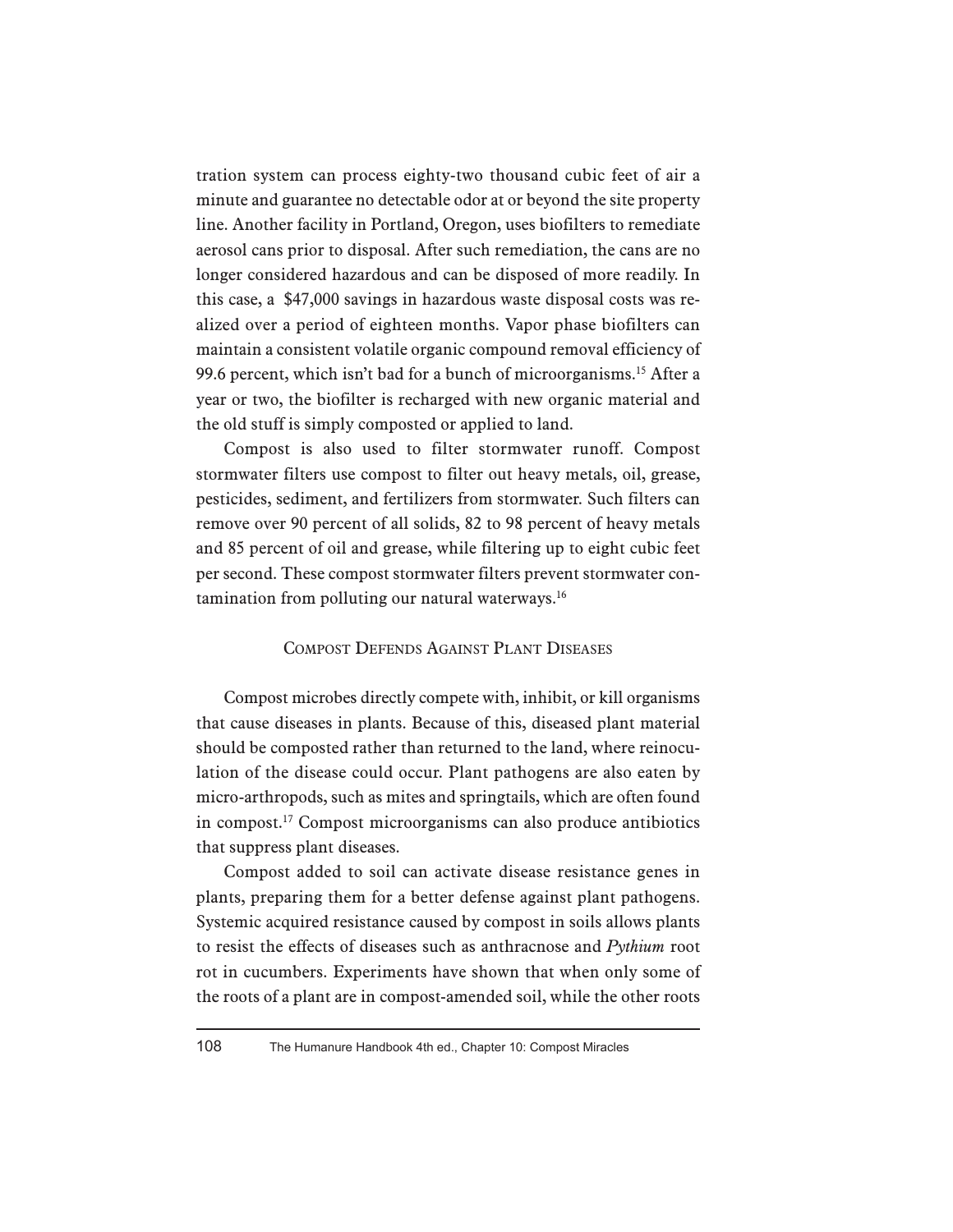are in diseased soil, the entire plant can still acquire resistance to the disease.18 Researchers have shown that compost combats chili wilt (*Phytophthora*) in test plots of chili peppers, and suppresses ashy stem blight in beans, *Rhizoctonia* root rot in black-eyed peas,<sup>19</sup> *Fusarium oxysporum* in potted plants, and gummy stem blight and damping-off diseases in squash.20 It is now recognized that the control of root rots with composts can be as effective as synthetic fungicides such as methyl bromide. Only a small percentage of compost microorganisms can, however, induce disease resistance in plants, which again emphasizes the importance of biodiversity in compost.

Studies by researcher Harry Hoitink indicated that compost inhibited the growth of disease-causing microorganisms in greenhouses by adding beneficial microorganisms to the greenhouse soils. He and a team of scientists took out a patent for compost that could reduce or suppress plant diseases caused by three deadly microorganisms: *Phytophtora*, *Pythium,* and *Fusarium*. Growers who used this compost in their planting soil reduced their crop losses to 1 percent from a range of 25 to 75 percent without applying fungicides. The studies suggested that sterile soils could provide optimum breeding conditions for plant disease microorganisms, while a rich diversity of microorganisms in soil, such as that found in compost, would render the soil unfit for the proliferation of disease organisms.21

Compost tea has also been demonstrated to have disease-reducing properties in plants. The tea is made by soaking semi-mature compost in water for three to twelve days, then filtering and spraying it on plants, coating the leaves with live bacteria colonies. When sprayed on red pine seedlings, for example, blight was significantly reduced in severity.22 Powdery mildew (*Uncinula necator*) on grapes was suppressed by compost tea made from cattle manure compost.<sup>23</sup> "Compost teas can be sprayed on crops to coat leaf surfaces and actually occupy the infection sites that could be colonized by disease pathogens," states one researcher, who adds, "There are a limited number of places on a plant that a disease pathogen can infect, and if those spaces are occupied by beneficial bacteria and fungi, the crop will be resistant to infection." <sup>24</sup>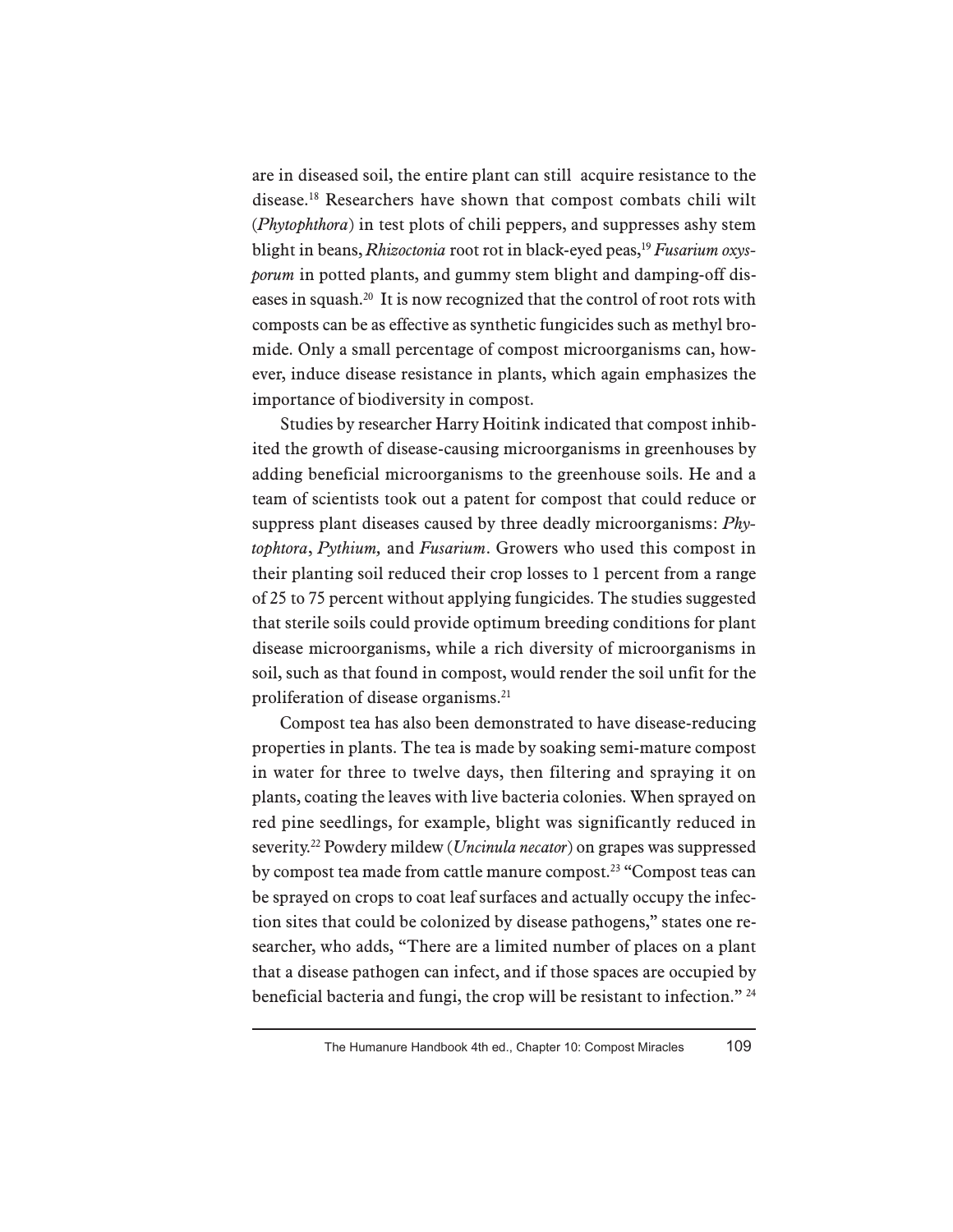When scientists inoculated wood chips with three different fungal plant pathogens, then composted them, they found that a temperature of 104°F (40°C), when exceeded for more than five days, was sufficient to kill all three of the organisms.25 *Fusarium*, a pathogenic fungus that blights cereal crops, was composted by other researchers. They found that *Fusarium* species were rapidly eradicated from infected grains in windrow compost. When temperatures achieved 124°F (51°C), the pathogens were eliminated in only two days. At lower temperatures it could take up to twenty-two days for total elimination.<sup>26</sup>

Besides helping to control soil and plant diseases, compost attracts earthworms, aids plants in producing growth stimulators, and helps control parasitic nematodes.27 Compost "biopesticides" are now becoming increasingly effective alternatives to chemical bug killers. These "designer composts" are made by adding certain pest-fighting microorganisms to compost, yielding a compost with a specific pestkilling capacity.<sup>28</sup> Composting also destroys weed seeds. Researchers observed that after three days in compost at 131°F (55°C ), all the seeds of the eight weed species studied were dead.<sup>29</sup>

### COMPOST RECYCLES THE DEAD

Dead animals of all species and sizes can be recycled by composting. Of the 7.3 billion chickens, ducks, and turkeys raised in the US each year, about 37 million die from disease and other natural causes before they're marketed.30 The dead birds can simply be composted. The composting process not only converts the carcasses to compost that can be returned directly to the farmer's fields, but it also destroys the pathogens and parasites that may have killed the birds in the first place. It is preferable to compost diseased animals on the farm where they originated rather than transport them elsewhere and risk spreading the disease. A temperature of 131°F (55°C) maintained for at least three consecutive days maximizes pathogen destruction.

Composting is considered a simple, economic, environmentally sound and effective method of managing animal mortalities. Carcasses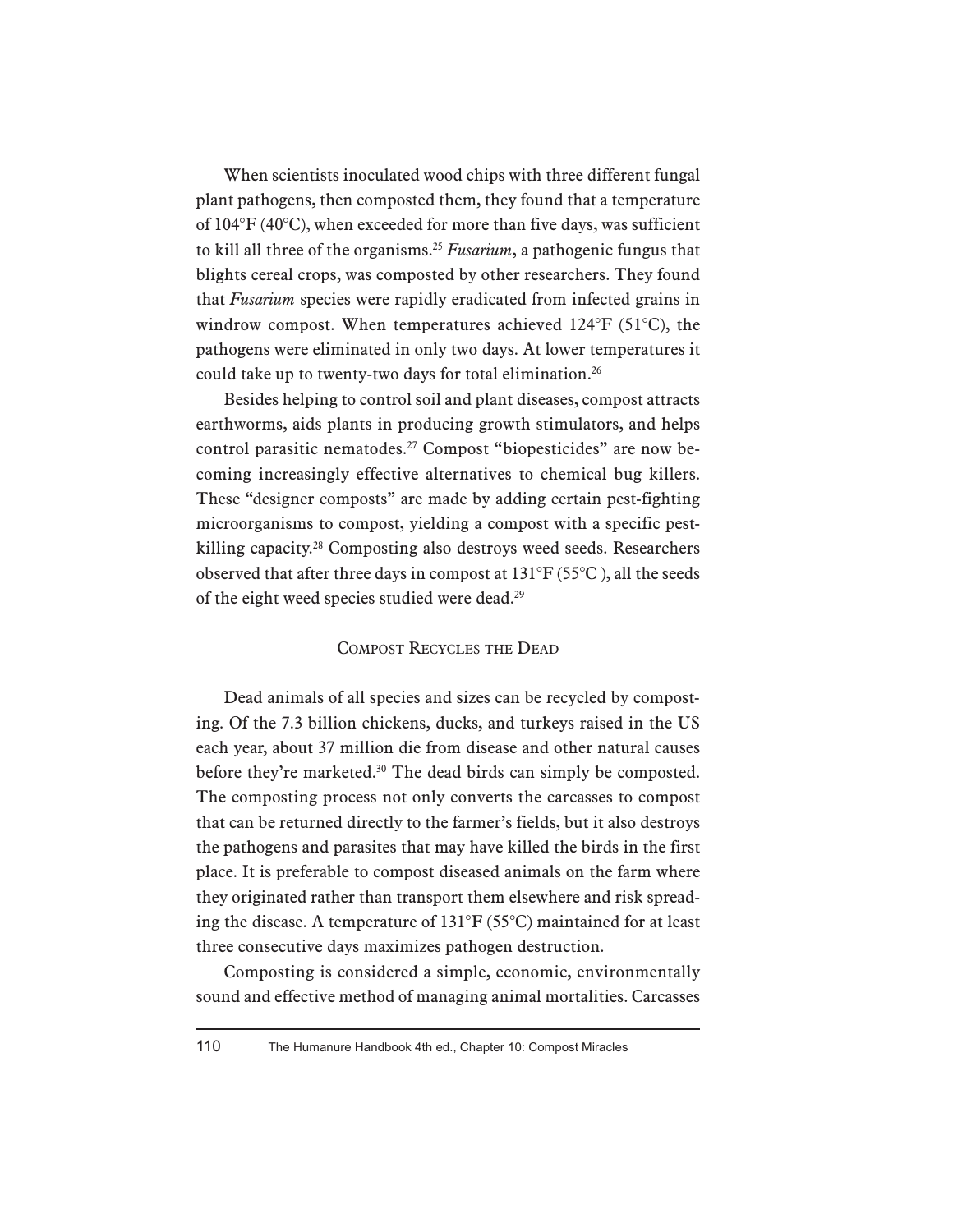are buried in a compost pile. Generally, the total time required ranges from two to twelve months depending on the size of the animal and other factors such as ambient air temperature. The rotting carcasses are never buried in the ground where they may pollute groundwater, as is typical when composting is not used. Carcass composting can be accomplished without odors, flies, or scavenging birds or animals.

Animal carcasses that are now composted include full-grown pigs, cattle, horses, fish, sheep, calves, and other animals. The process of composting dead animals is the same as composting any other organic material. The carcasses provide nitrogen and moisture, while sawdust, straw, corn stalks, and paper provide carbon and bulk for air impregnation. The composting can be done in temporary bins made of straw or hay bales. A layer of absorbent organic material is used to cover the bottom of the bin, acting as a biological sponge for excess liquids. Large animals are placed back down in the compost, with their abdominal and thoracic cavities opened, and covered with organic material. Sawmill sawdust has been shown to be one of the most effective materials with which to compost dead animals. After filling the bin with properly prepared animal mortalities, the top is covered with clean organic material that acts as a biofilter for odor control. Although large bones may remain after the composting process, they are eventually broken down when applied to the soil.<sup>31</sup> Smaller animals carcasses such as from dogs can be added to the compost with no prior preparation.

When a small animal has died, and the carcass needs to be recycled, simply dig a hole in the top center of your compost pile, deposit the carcass in the hole, cover it with the existing compost, then cover it all with a clean layer of organic material such as straw, weeds, or hay. You will never see the carcass again. This is also a good way to deal with fish, meat scraps, milk products, and other organic materials that may otherwise be attractive to nuisance animals.

I keep some ducks and chickens on my homestead, and occasionally one of them dies. A little digging in the compost pile to create a depression in the top, and a plop of the carcass into the hole, and another creature is on the road to reincarnation. I've also used this tech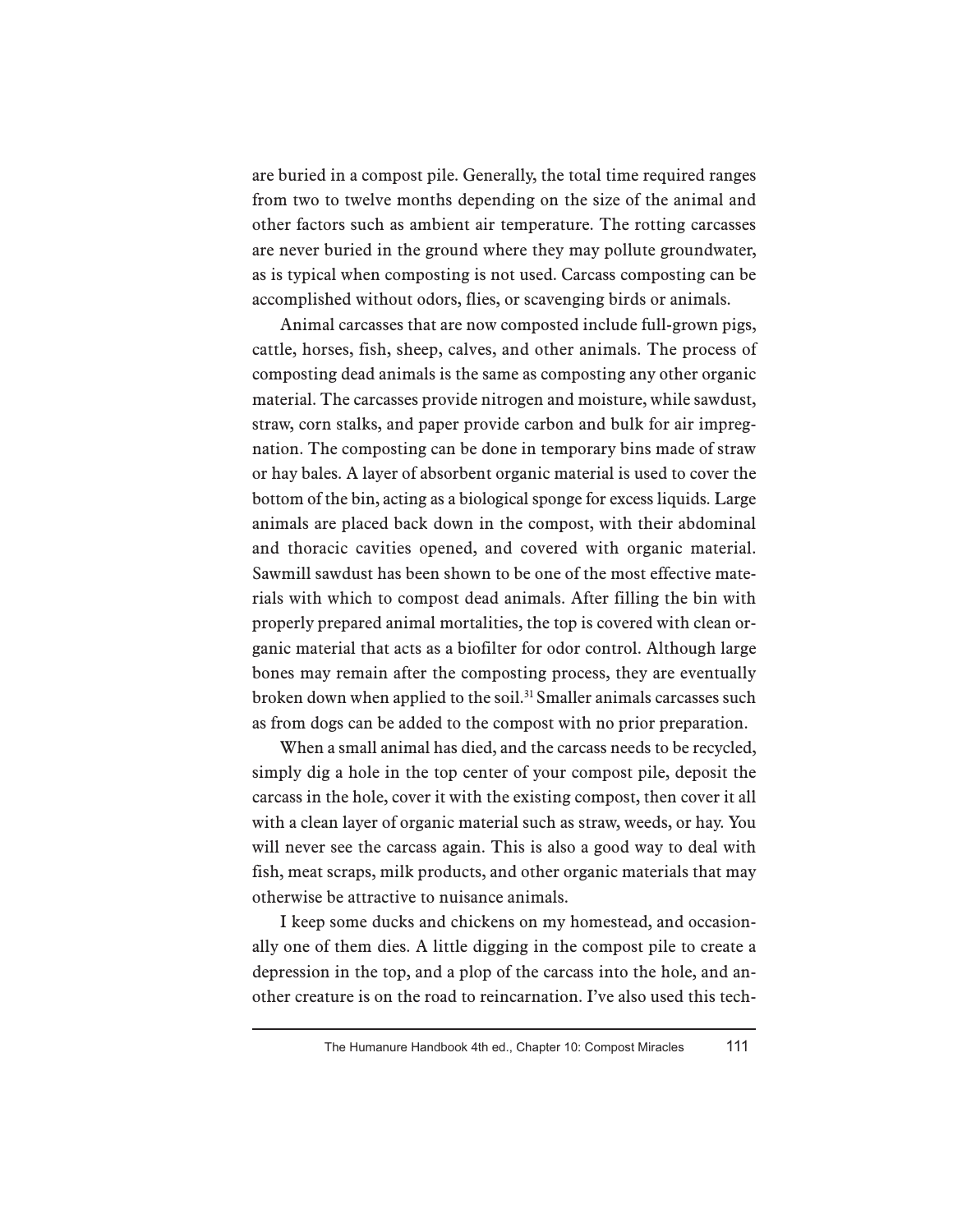nique regularly for recycling other small animal carcasses such as mice, baby chicks, and baby rabbits. After collecting earthworms from my compost pile to go fishing at the local pond, I filet the catch. The fish remains go straight into the compost, buried in the same manner as any other animal mortality. My most recent backyard household compost bin (2018) contained twenty-nine animal mortalities, mostly raccoons and opossums, but also the chickens and ducks these predators killed. Covering the carcasses with toilet material from the compost toilet really blocked the odor. When you're throwing four thirty-pound dead raccoons into your compost bin at once, the smell can be horrific if the contents of the bin aren't adequately covered. Always bury the carcass *inside* the pile, cover it with toilet material or food scraps to accelerate the decomposition, rake the existing compost over it, then add a heavy layer of straw or other clean cover material on top. Still smell something? Add more cover material until you don't. Let your nose be your guide. Of course, these are contained piles that are *never* turned. You do not want to be turning compost piles full of humanure and dead animals. This composting technique is explained in the *Tao of Compost* chapter.

My outdoor cats wouldn't be caught dead digging around in compost looking for a bite to eat. Nor would my dog — and dogs will eat just about anything — but not when buried in a properly managed compost pile. In the forty-two years I've lived at my homestead, bears have become increasingly common. They've ransacked the neighborhood garbage cans many times, raided the bird feeders in my garden, knocked over my bee hives, been on my porch, and clawed my screen door, but they have never shown any interest in any of my compost piles.

Nevertheless, make sure your compost bin has animal-proof sidewalls, and then simply lay a piece of stiff wire fencing on top of the compost. That's all it takes. Until animals learn how to use wire cutters, your compost will be safe.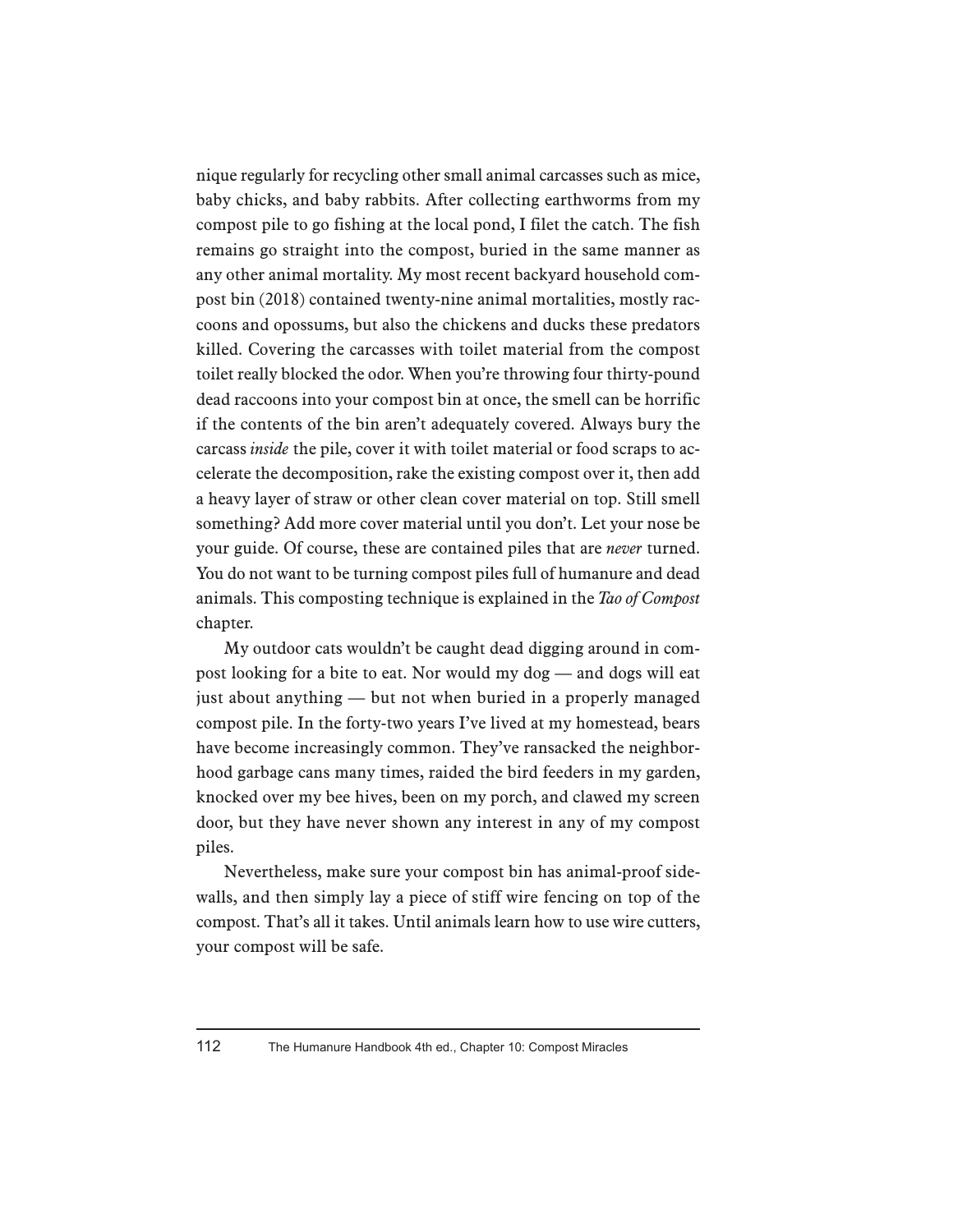# COMPOST RECYCLES PET MANURES

A lady asked me if you can compost a dog turd. I told her I can compost an entire dog, so why wouldn't a dog turd compost as well? When our full-size family collie died a few years ago of old age, in the middle of the winter, her frozen carcass had a proper burial in the bottom of a compost bin. A year later all that was left was a bare skull and a little bit of fur. All that compost went into one of my flower beds, where, when the flowers bloom, I often think of the dog, Sylvie.

The idea of composting dog manure has been endorsed by J. I. Rodale in *The Encyclopedia of Organic Gardening*. He states, "Dog manure can be used in the compost heap; in fact, it is the richest in phosphorus if the dogs are fed with proper care and given their share of bones." According to *BioCycle* (October 2016), San Francisco alone has 120,000 dogs that produce thirty-two million pounds of dog manure annually. Compost microbes will eat it all.

# COMPOST EVEN RECYCLES JUNK MAIL

Composting is a solution for junk mail, too. A pilot composting project was started in Dallas-Ft. Worth, Texas, where eight hundred tons of undeliverable bulk mail are generated annually. The mail was ground in a tub grinder, covered with wood chips so it wouldn't blow away, then mixed with zoo manure, sheep entrails, and discarded fruits and vegetables. All of it was kept moist and thoroughly mixed. The result — a finished compost "as good as any other compost commercially available." It grew a nice bunch of tomatoes, too.<sup>32</sup>

What about newspapers in backyard compost? Yes, newspaper will compost, but there are some concerns about newsprint. For one, the glossy pages are covered with a clay that retards composting. For another, the inks can be petroleum-based solvents or oils with pigments containing toxic substances and heavy metals such as chromium, lead, and cadmium in both black and colored inks. Pigment for newspaper ink still comes from benzene, toluene, naphthalene, and other benzene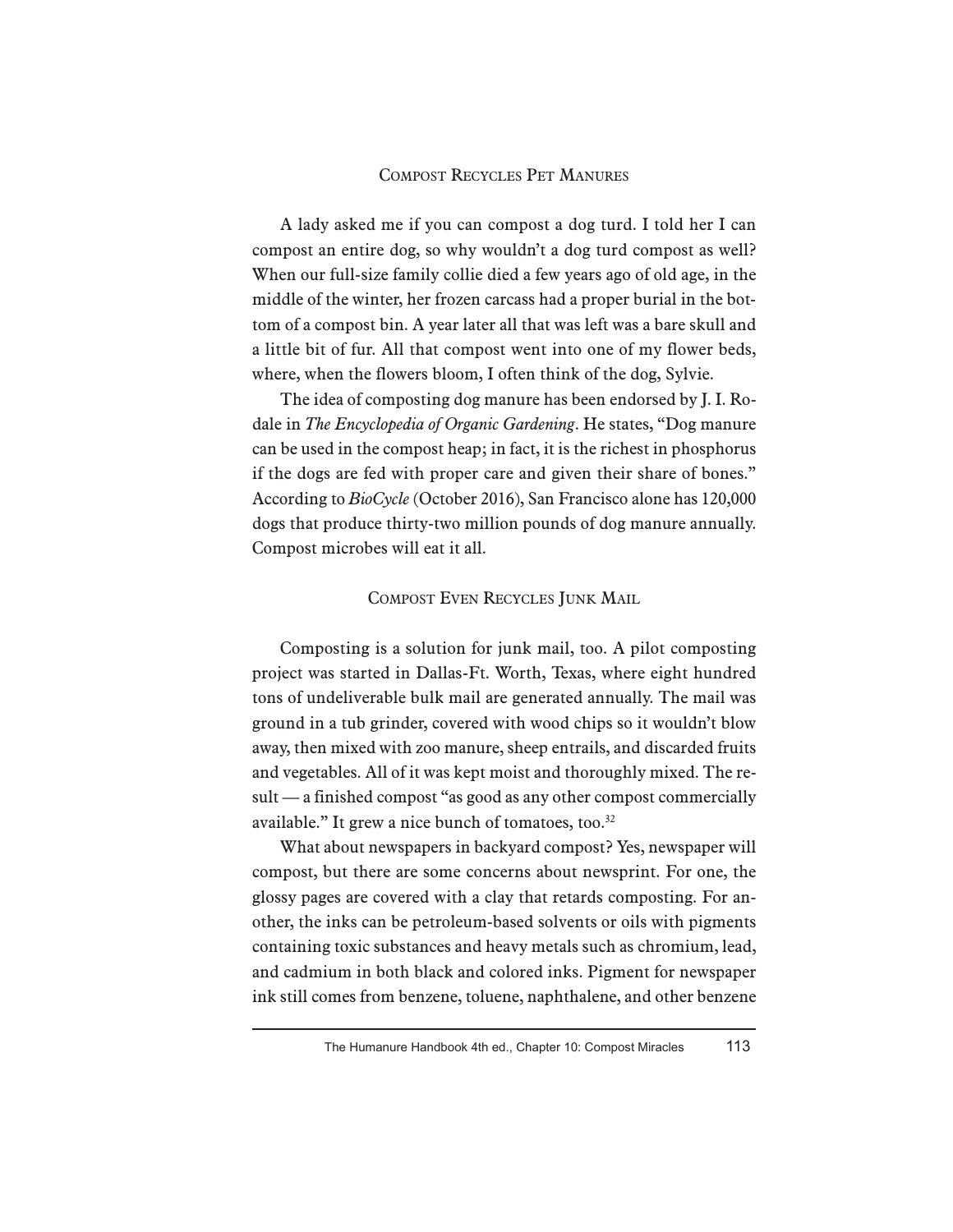ring hydrocarbons that may be harmful to human health if accumulated in the food chain. Fortunately, quite a few newspapers today are using soy-based inks instead of petroleum-based inks. If you really want to know about the type of ink in your newspaper, call your newspaper office and ask them. Otherwise, keep the glossy paper or colored pages in your compost to a minimum. Remember, ideally, compost is being made to produce human food. One should try to keep the contaminants out of it, if possible.<sup>33</sup>

Woods End Laboratory in Maine did some research on composting ground-up telephone books and newsprint that had been used as bedding for dairy cattle. The ink in the paper contained common cancercausing chemicals, but after composting it with dairy cow manure, the dangerous chemicals were reduced by 98 percent.<sup>34</sup> So it appears that if you're using shredded newspaper for bedding under livestock, you should compost it, if for no other reason than to eliminate most of the toxic elements from the newsprint. It'll probably make acceptable compost, too, especially if composted with garbage, manure, and other organic materials.

#### PHARMACEUTICALS IN COMPOST

With the American epidemic of both antibiotic and pharmaceutical usage, a thinking person must wonder, what happens to all those drugs after they're ingested and excreted? What about the drugs people buy but don't use and instead discard? What about pharmaceuticals in your compost? Does composting even break down the drugs? Are some pharmaceuticals worse than others? Do plants take up pharmaceuticals? These are good questions, and there are a lot of issues at play here.

For a sense of scale, Alameda County's drug disposal program in California alone brings in an incredible seven tons of prescription drugs a year, which must be shipped out of the state to be incinerated.<sup>35</sup> At least they don't end up down the toilet and in the water.

To get answers, scientists and researchers must take antibiotics and pharmaceuticals and introduce them into composting environments,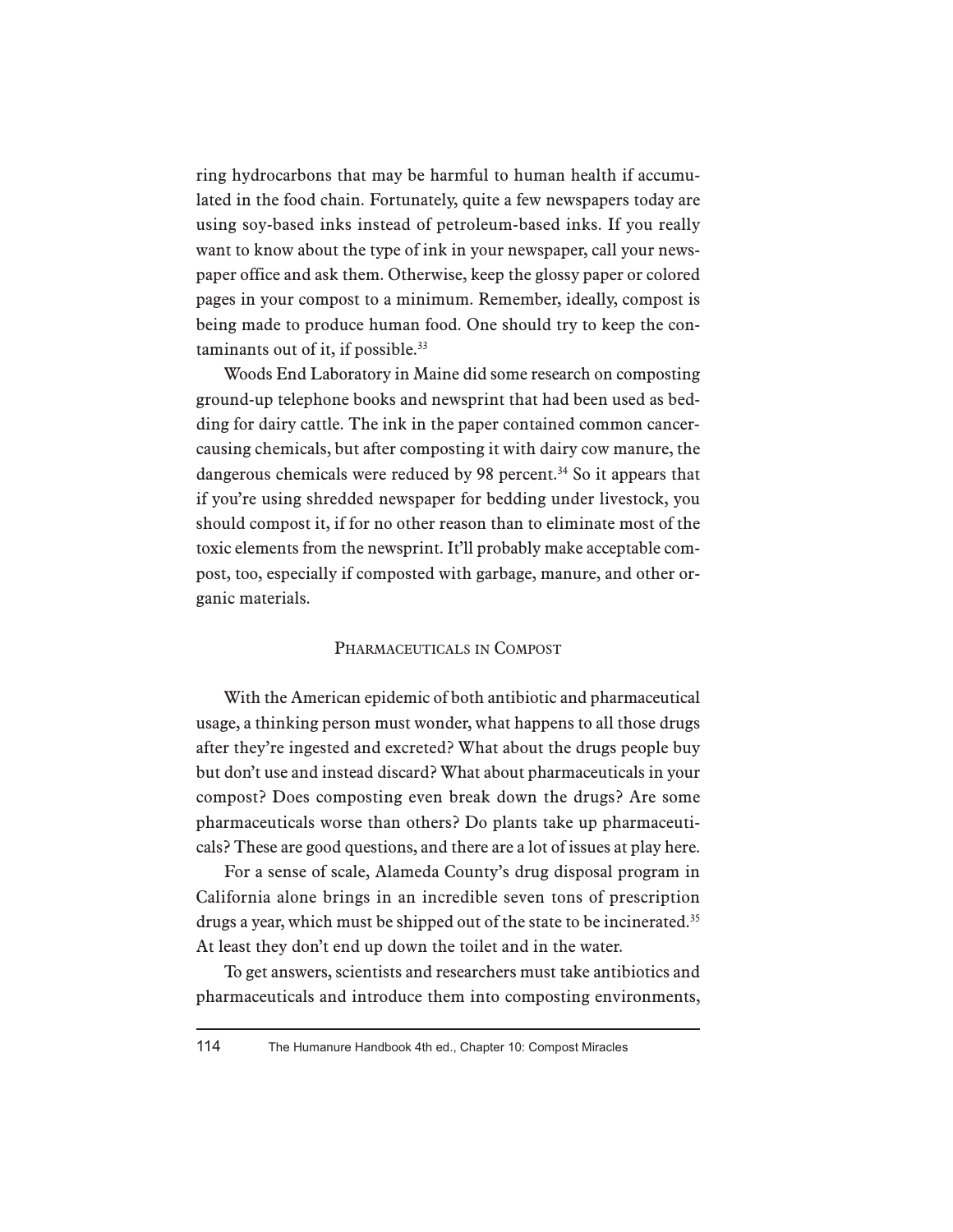then monitor and record the effects on the pharmaceuticals. Unfortunately, no one is doing such research on humanure composting, because, at least in the US, humanure compost is not very available. On the other hand, sewage sludge compost and animal manure composts are available, so we must look at these research studies to get an idea of what composting does to pharmaceuticals and other chemicals that humans and other animals excrete or discard into the environment.

Approximately 170,000 public water systems in the US are monitored for nearly eighty harmful substances, including bacteria, viruses, pesticides, petroleum products, strong acids, and some metals, but water is also polluted by unmonitored chemicals such as pharmaceuticals, perfume, cologne, skin lotions, and sunscreens. Our bodies metabolize only a fraction of the drugs we ingest, while about half of all medications are discarded, often down drains. Most of the remainder is excreted and gets into wastewater via toilets. Hospitals and nursing homes dispose of drugs down their drains too. In addition, the two trillion pounds of animal manures generated by poultry and livestock farms in the US are also contaminated with hormones and antibiotics, which inevitably leach into groundwater or surface waterways.<sup>36</sup>

A study conducted by the US Geological Survey found medications in 80 percent of the water samples from a sampling of 139 streams in thirty states. The drugs included antibiotics, antidepressants, blood thinners, heart medications, hormones, and painkillers. The most frequently detected compounds were steroids, insect repellents, caffeine, triclosan (an antimicrobial disinfectant), fire retardants, and detergent metabolites.37 Other drugs contaminating our waters include carbamazepine (an antiseizure drug), fibrates (a cholesterol drug), and fragrance chemicals like galaxolide and tonalide. Water purification plants and wastewater treatment plants aren't designed to remove these contaminants. In fact, the chemicals can become concentrated in the sewage sludge produced by the plants.<sup>38</sup>

About half the sewage sludge (biosolids) produced in the USA is applied to land, providing a significant opportunity for contaminants to enter soil systems and to bioaccumulate over time from the repeated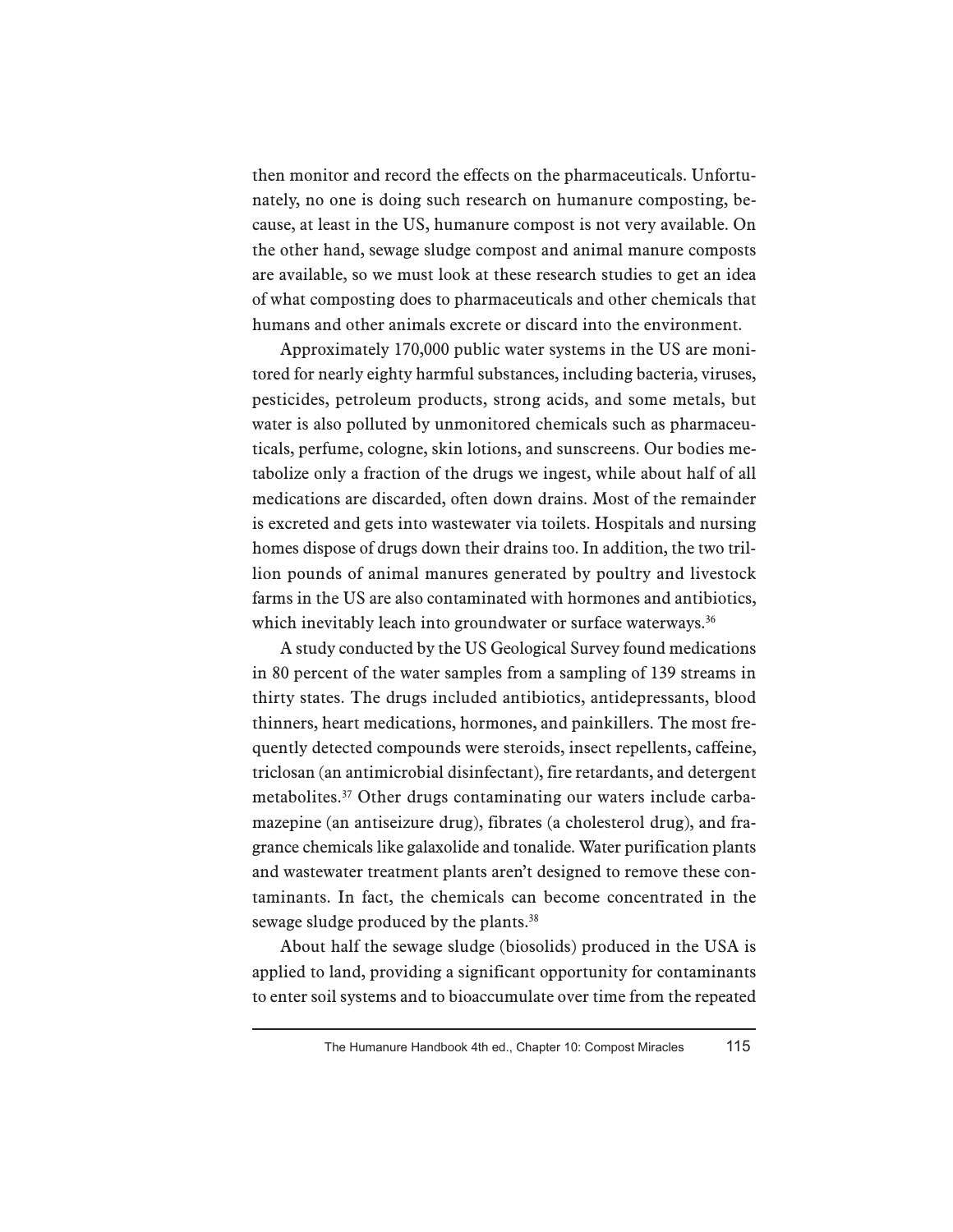application of the sludge. Thirty-five new chemicals and six new microbial pollutants were identified in biosolids in the USEPA's 2013 *Biennial Review* alone, yet data regarding the health effects of these contaminants was non-existent.<sup>39</sup> Sewage sludge is used in large-scale landscaping, home landscaping, gardens, abandoned mining sites, farms, and elsewhere.

For example, fluoroquinolones, antibacterial drugs used for humans and animals, "become highly enriched in sewage sludge." Application of sewage sludge to soils is therefore a potential route for these drugs to enter the environment. Moreover, fluoroquinolones persist in sludge-treated soils up to several months after application.<sup>40</sup>

One study looked at the degradation of three pharmaceuticals: naproxen (anti-inflammatory drug), carbamazepine (anticonvulsant), and fluoxetine (antidepressant) in soils, sludge, and soil‐sludge mixtures (but not in compost). The carbamazepine and fluoxetine didn't

![](_page_13_Figure_3.jpeg)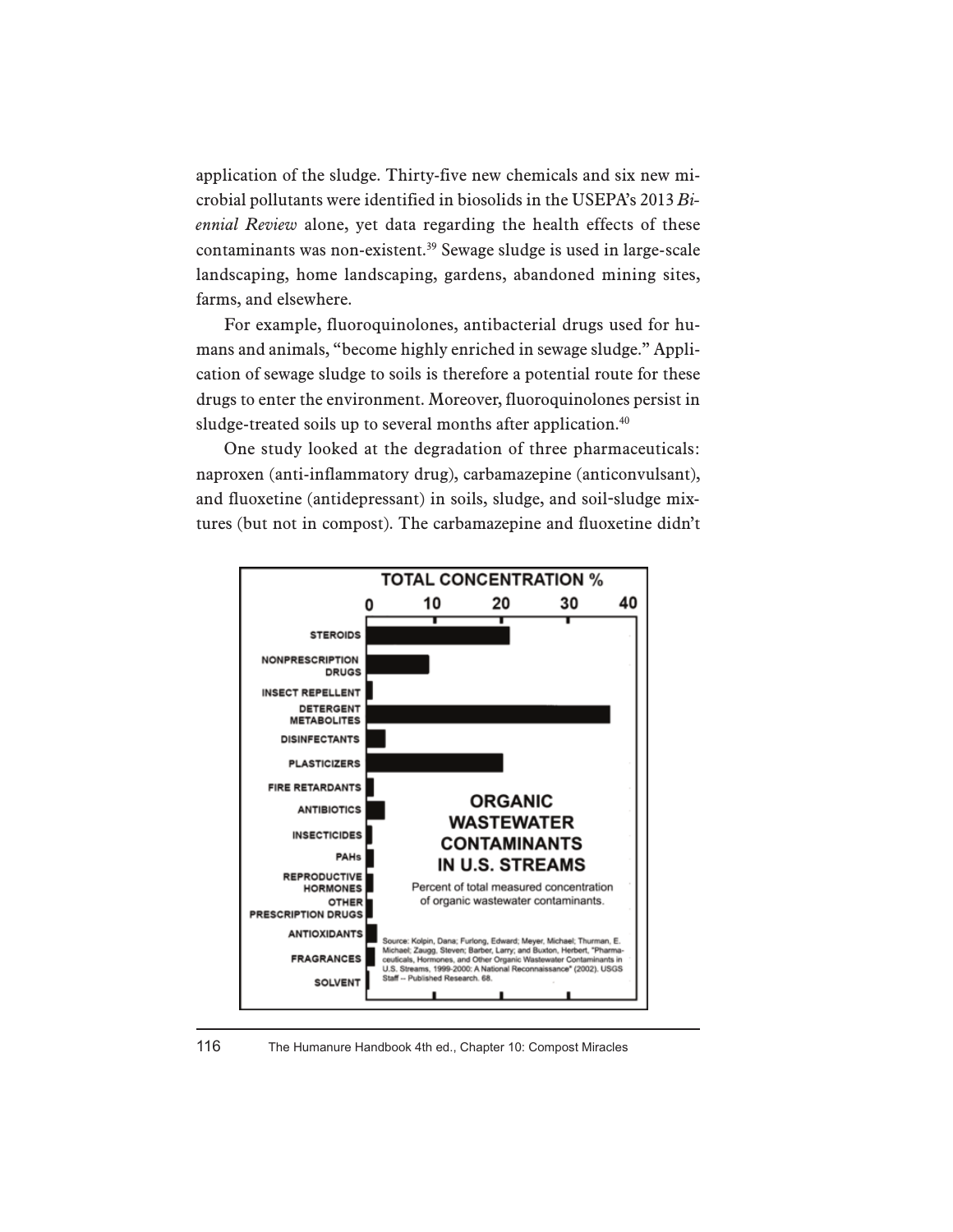degrade, while the naproxen slowly degraded. However, when the antibiotic sulfamethazine was added, the degradation of the naproxen slowed down, indicating that combinations of drugs, or the addition of antibiotics to the contaminant stew, reacts to soil environments differently than do individual drugs. Degradation rates of pharmaceuticals in soils can range from days to years.<sup>41</sup>

Repeated land application of sewage sludge can result in localized concentrations of contaminants. For example, one study indicated that brominated fire retardants were still found at almost eight thousand times higher concentrations than background concentrations in soil samples twenty years after the last application of biosolids. In another study, fifteen out of nineteen pharmaceutical drugs were still present in soil six months after being irrigated with contaminated wastewater. $42$ 

In the United States, we each produce, on average, about 120 gallons of wastewater daily, containing 3 ounces of organic wastewater solids per person per day, much of which consists of toxic chemicals. In one study, nine varieties of sewage sludge from municipal wastewater treatment plants in seven different states were analyzed for eighty-seven different organic water contaminants, including pharmaceuticals, steroids, hormones, detergents, fragrances, plasticizers, fire retardants, disinfectants, and pesticides. Many of these contaminants exit wastewater treatment plants intact or incompletely removed and thereby end up in the environment. A minimum of 30 and a maximum of forty-five contaminants were detected in any one biosolids sample. The study indicated that the organic contaminants are concentrated in the sludge. These contaminants can cause increased rates of cancer and reproductive impairment in humans and other animals, as well as antibiotic resistance among pathogenic bacteria.<sup>43</sup>

What about composting? Will it remove antibiotics, pharmaceuticals, and organic contaminants? In one study, soil contaminated with the pharmaceuticals probenecid (gout medicine) and methaqualone (a sedative) was composted. These were biologically active compounds, so removal from the soils was important. Results showed that the most effective removal occurred at  $77^{\circ}$  F (25 $^{\circ}$ C), although the probenecid re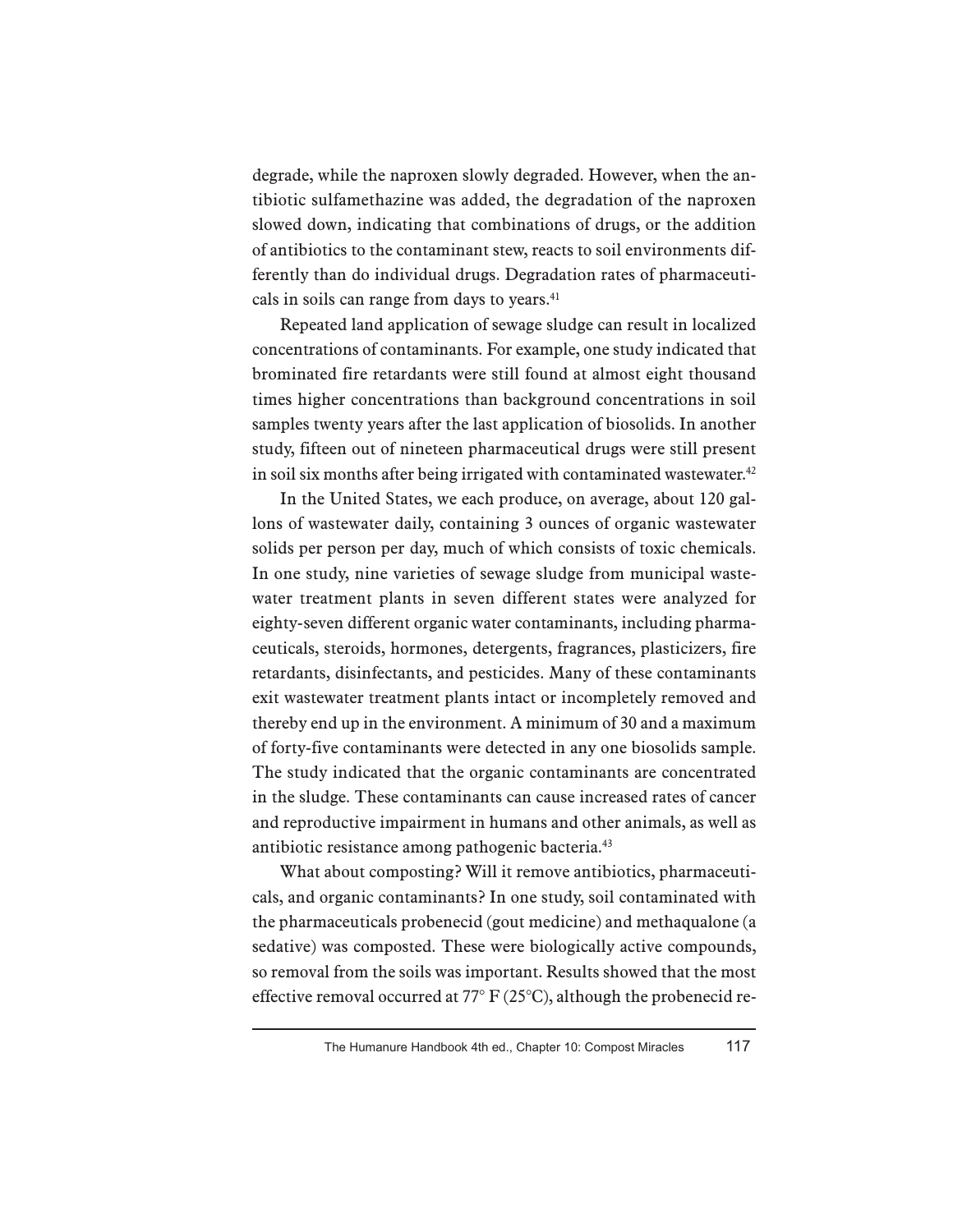moval in the thermophilic stage ranged from 75 to 100 percent. Composting "removed the contaminants to the agreed end-points." The compost was subsequently used for landscaping purposes.<sup>44</sup>

Interesting that the mesophilic temperatures were more effective in removing the contaminants, presumably because there is a higher diversity of microorganisms with more "tools" at their disposal. This phenomenon was replicated in a study involving polycyclic aromatic hydrocarbons (PAHs), organic pollutants that are widely distributed in the environment, are frequently detected in soils, and are toxic, even carcinogenic. This study "proved that mesophilic conditions were better performing than thermophilic conditions. The highest removal of three- and four-ring PAHs were observed in reactors displaying mesophilic conditions." On the other hand, the highest removal of five-ring PAHs took place under thermophilic conditions. Composting, in this case, "was considered a high efficiency biostimulation strategy for the degradation of persistent PAHs. . . . "45"

Approximately thirty million pounds of antibiotics are used annually in the US for agricultural purposes, about 70 percent of which is excreted in manure. One study showed that sulfachlorpyrazine (a poultry drug) decreased by 58 to 82 percent during only eight days of composting. Another experiment showed a 99 percent removal of oxytetracycline (an antibiotic) after thirty-five days of composting, while less than a 15 percent reduction was achieved at room temperature. After thirty-five days of thermophilic temperatures, another antibiotic, chlortetracycline, was reduced more than 99 percent; the antibiotics monensin and tylosin were reduced from 54 to 76 percent, whereas the antibacterial drug sulfamethazine did not degrade at all in this time period.46 Another study indicated that composting is effective in reducing salinomycin (a broad-spectrum antibiotic) in manure. $47$ 

From 2001 to 2003 roughly thirty-three hundred tons of tetracycline antibiotics were produced annually for animals in the US. Oxytetracycline is the most widely used tetracycline compound administered. As an environmental contaminant, it can affect algae, crustaceans, and soil bacteria; can create antibiotic-resistant bacteria;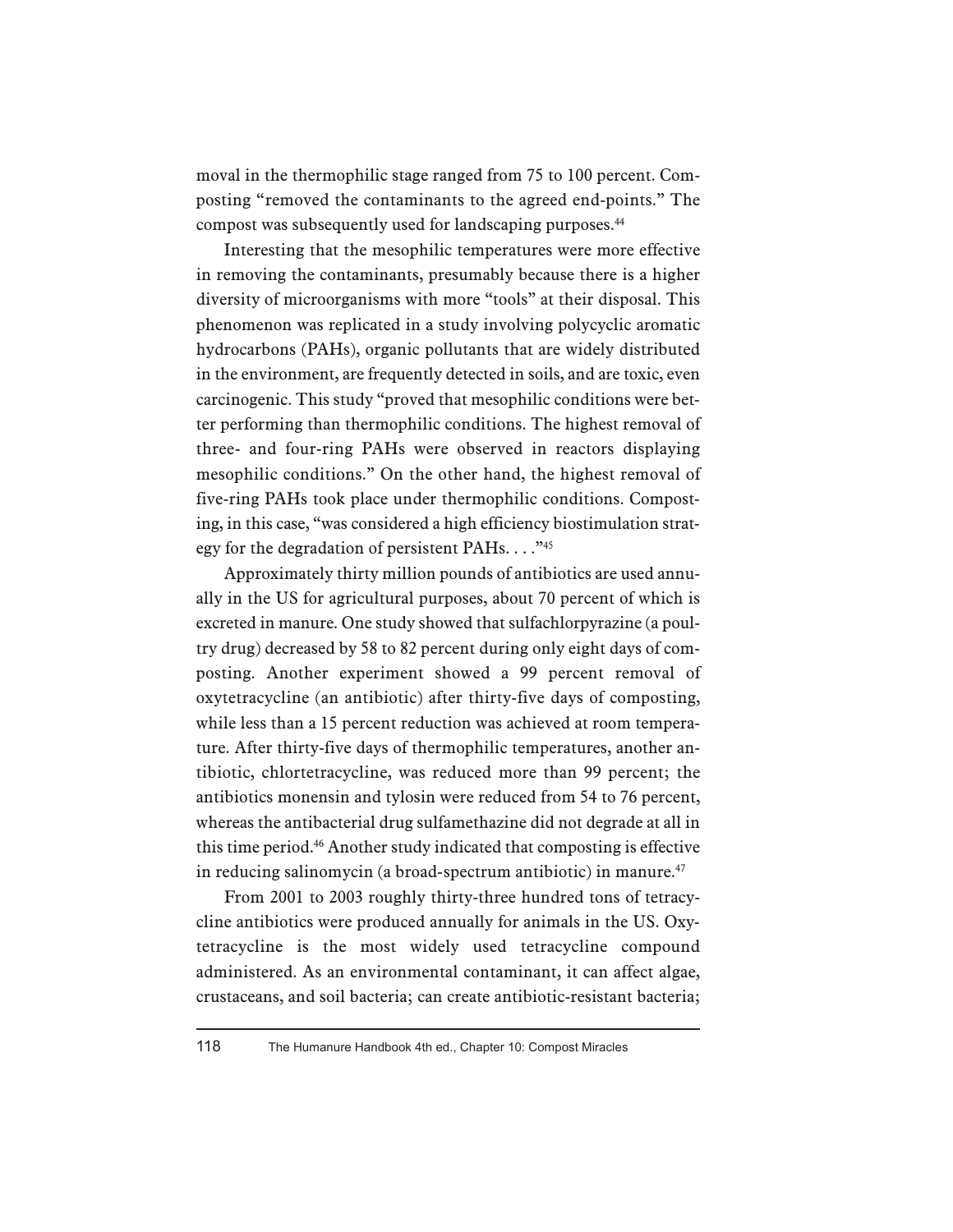and can risk contamination of the food chain. Approximately 23 percent of the oxytetracycline fed to calves passes through in the manure. Although this antibiotic was present in manure being composted, it did not appear to affect the composting process. Within the first six days of composting, levels of oxytetracycline were reduced 95 percent. The researchers recommended that farmers should be advised of the persistence of oxytetracycline in untreated manure and should compost manure to reduce oxytetracycline residues. In contrast, such residues in manure were not effectively reduced during *anaerobic* digestion.<sup>48</sup>

Other research indicated that aerobic windrow composting of manure would significantly reduce the amount of chlortetracycline (an antibiotic), sulfamethazine (anti-bacterial drug), and tylosin (an antibiotic).49 Additional research involved three common classes of antibiotics (tetracyclines, sulfonamides, and macrolides). During composting, in both field and lab-scale investigations, the concentrations of all three antibiotics declined to acceptable levels. It's interesting to note that the decline of tetracycline and sulfonamide concentrations was highly dependent on the presence of sawdust while there was no influence of sawdust on the tylosin.<sup>50</sup> Another study investigated three antibiotics, including chlortetracycline, oxytetracycline, and tetracycline in swine manure composting. During the pilot scale composting, they were degraded by 74 percent, 92 percent and 70 percent, respectively.51

When byproducts of poppy production were thermophilically composted for fifty-five days to remove morphine, the morphine content decreased below detectable levels after thirty days, even when the windrow compost was not turned at all.<sup>52</sup>

Both male and female human hormones showed an 84 to 90 percent reduction after 139 days of composting in poultry manure. Although the levels of hormones were reduced during composting, they were not completely eliminated during that time period.53 Perhaps a longer curing phase was needed?

What about residual drugs in animal carcasses? Phenylbutazone (an anti-inflammatory drug) was undetectable after composting. Iver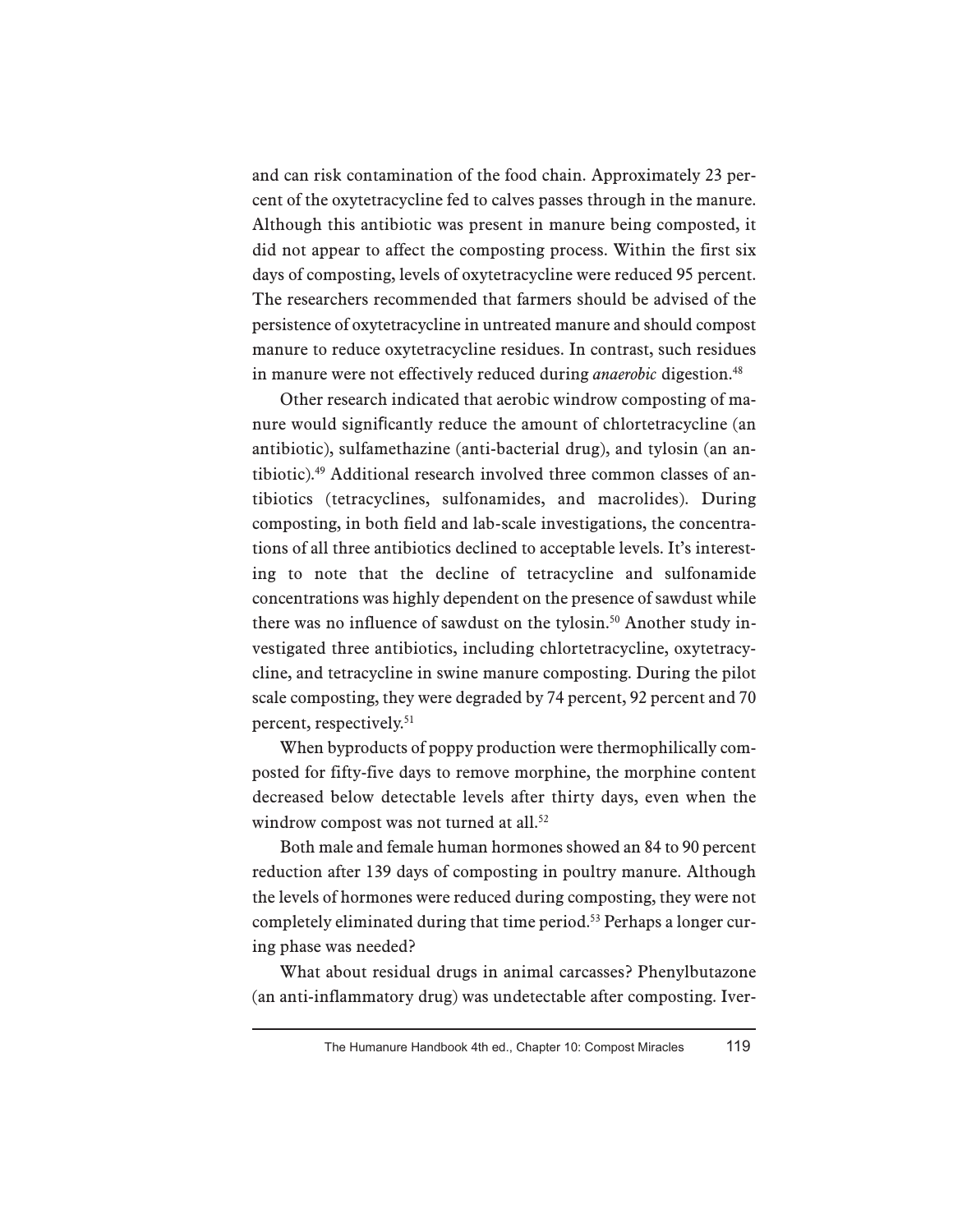mectin (a deworming agent) had undetectable levels by the end of the composting process. The fate of barbiturates after composting is mixed and requires further research. "Studies are just beginning to reveal the impact of composting on drugs and drug residues…While more research is needed, recent and ongoing studies are supporting the use of composting. . . . "<sup>54</sup>

About 70 percent of the drugs we ingest is excreted. Much of the pharmaceuticals we excrete exits our bodies in our urine. Although urine is easily composted, there is a subset of "dry toilet" users who prefer to segregate urine and use it directly on plants and gardens, diluted beforehand with water. A study in Germany indicated that there are 124 active pharmaceutical agents in the average German urine, which is unbelievable. The study concluded that "it is recommended not to use urine of people under medication for fertilization of food crops."55 No doubt they mean direct fertilization. Composting urine beforehand would benefit from the same remediation that is achieved when composting contaminated manure, sludge, and soils.

Will edible plants uptake drugs from contaminated soils? A greenhouse experiment studied the uptake of carbamazepine (an anticonvulsant), diphenhydramine (an antihistamine), and fluoxetine (an antidepressant), and two personal care products — triclosan (an antibacterial) and triclocarban (another antibacterial) in the soybean plant. After growing for 60 and 110 days, carbamazepine, triclosan, and triclocarban were found to be concentrated in root tissues and translocated into above ground parts of the plant, including the beans. Accumulation and translocation of the diphenhydramine and fluoxetine was limited. Growth in biosolids resulted in higher plant concentrations, probably due to higher concentrations of contaminants. Contaminants introduced by irrigation were more available for uptake and translocation into the plant tissue.<sup>56</sup>

Another greenhouse study used corn, green onion, and cabbage. All three crops absorbed chlortetracycline (an antibiotic) but not tylosin (another antibiotic). The concentrations of chlortetracycline in plant tissues were small, but the concentrations increased with increas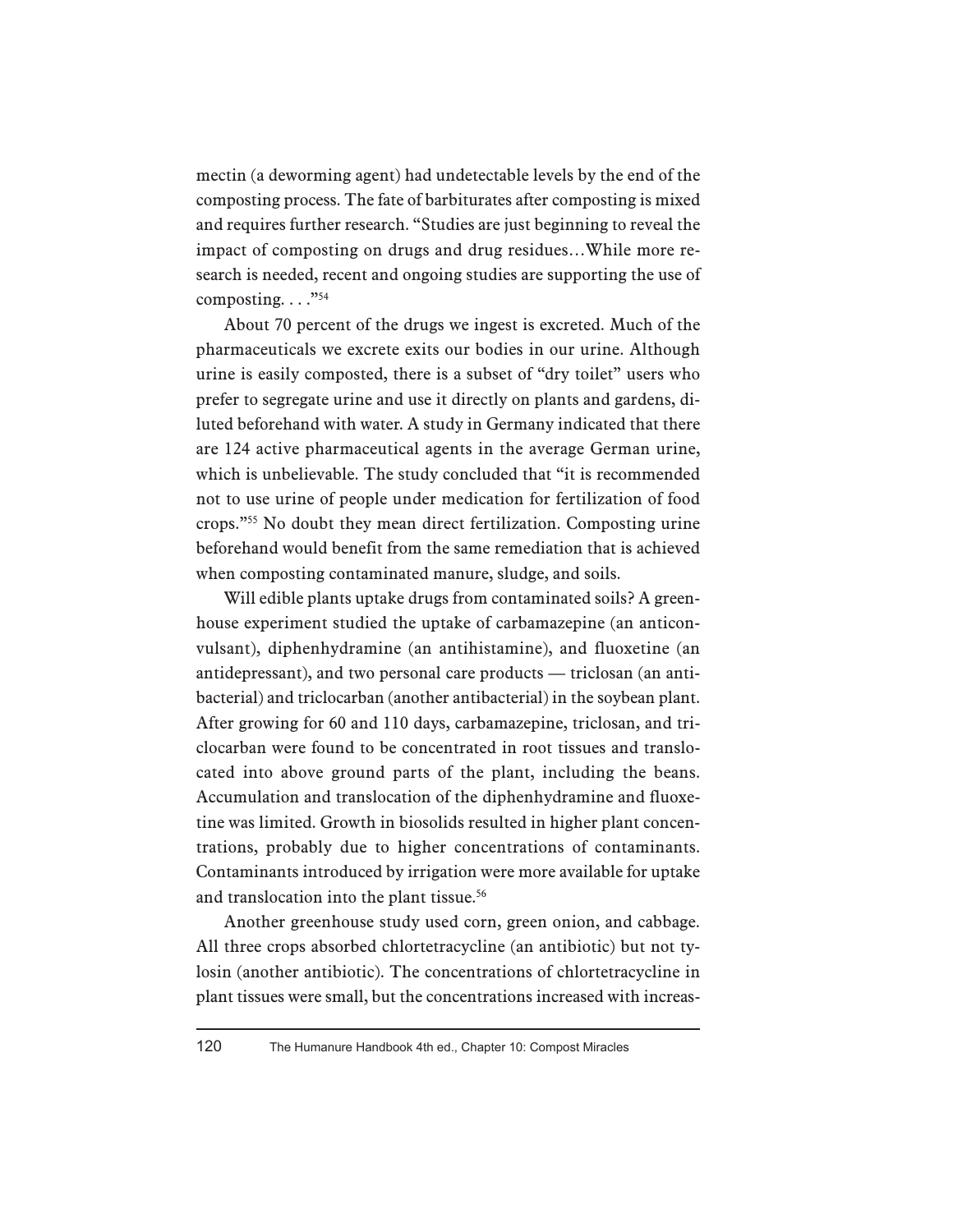ing amount of antibiotics present in the manure. This study points out the potential human health risks associated with consumption of fresh vegetables grown in soil amended with antibiotic laden manures. The risks may be higher for people who are allergic to antibiotics. There is also the possibility of enhanced antimicrobial resistance as a result of human consumption of these crops.<sup>57</sup> Clearly, contaminated manures should be composted rather than used raw in agriculture.

Additional research studies also confirm that pharmaceuticals are absorbed by plants grown in soil fertilized with sewage sludge. "Uptake of ciprofloxacin, norfloxacin, ofloxacin, sulfadimethoxine, and sulfamethoxazole was demonstrated in lettuce. The uptake of fluoroquinolones and sulfonamides by plants such as lettuce does not seem to be a major human health risk, as the detected levels of the studied pharmaceuticals were relatively low, if compared to their soil concentrations."58 These same antibiotics were studied on wheat, carrots, and potatoes, grown in sewage sludge fertilized soil. The wheat grains had no uptake, but the potatoes and carrots did, enough that the researchers warned that *plants like potato and carrot might present a health risk.*<sup>59</sup>

Then there are the chemotherapy drugs. I couldn't find much research on the effect of composting on these drugs, but there are a lot of warnings about them. These drugs not only directly attack DNA, but they pass through cancer patients as active chemicals in urine, feces, vomit, saliva, and sweat. One of the most powerful and dangerous chemo drugs is cyclophosphamide. Accidental contamination by this drug can cause cancer, birth defects, miscarriages, leukemia, and permanent infertility. Patients can even develop cancers that don't appear for several years. For example, cyclophosphamide, although used to treat breast cancer, can cause bladder cancer. Yet, we routinely flush the excretions of cancer patients down the toilet. Although the American Cancer Society recommends flushing the toilet twice, somehow this doesn't sound very reassuring. The ACS warns that toilets used by cancer patients can be hazardous, as can even the lips of a chemo patient (they recommend no kissing). Chemotherapy drugs can exit cancer patients as active and dangerous chemicals. Septic systems and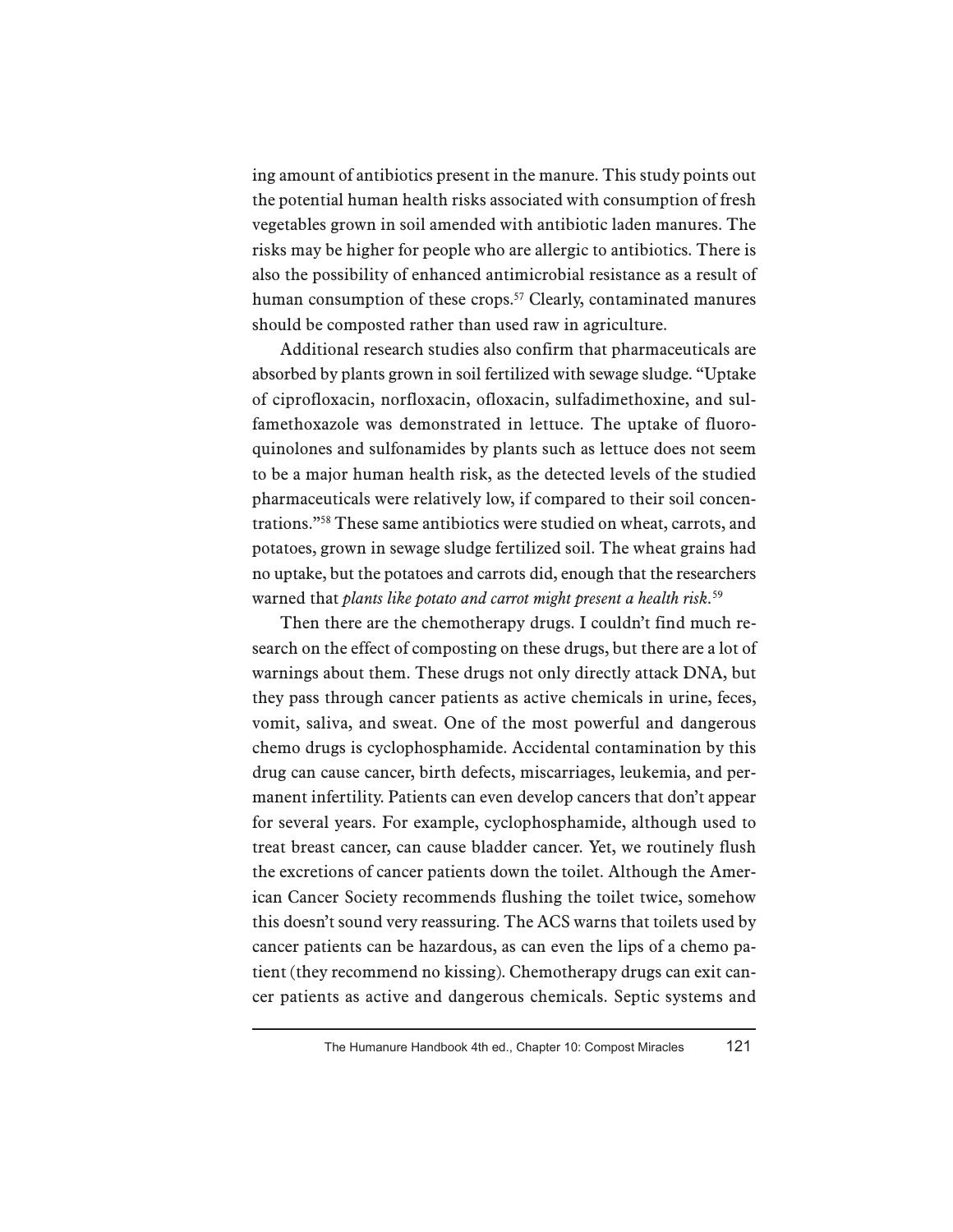wastewater treatments plants can't remove 98 percent of them, so they end up intact in lakes, rivers and ponds, and eventually into our drinking water supplies.<sup>60</sup> One anti-cancer drug, salinomycin, was composted in manure. The researchers concluded that "on the basis of the results obtained in this study, it appears that the composting technique is effective in reducing salinomycin in manure." <sup>61</sup>

What do you do if you're on chemotherapy and are also a compost toilet user? I will not hazard a guess, because the jury is still out on that subject. I hope more research will be conducted in which the toxic chemo drugs are subjected to true composting over an extended time period. We can also hope that the medical industry develops treatments for cancer that aren't so threatening and damaging.

# HEAVY METALS

Here is another frequently asked question regarding compost and compost toilets. "What about the heavy metals?" My answer: What heavy metals? Where are the heavy metals coming from? If you're excreting heavy metals, then you have a serious problem. Otherwise, how would heavy metals get into your compost toilet? It seems that some people hear that heavy metals can contaminate compost; therefore all compost must suffer from heavy metal contamination. No, that's not true at all.

But yes, heavy metals can be a problem for the composting industry, depending on the source of the feedstocks being composted. Some feedstocks are contaminated with heavy metals such as lead, copper, and cadmium, especially "municipal solid waste" feedstocks. Soils can also be contaminated due to the long-term use of sewage for irrigation, extensive use of chemical fertilizers and pesticides, and careless storage of industrial and mining wastes. Your shit, on the other hand, is clean (so to speak). Unless you're eating heavy metals.

Remember that what you put into a compost pile is what the microorganisms want to eat. They don't eat heavy metals. On the other hand, compost can strongly bind metals and prevent their uptake by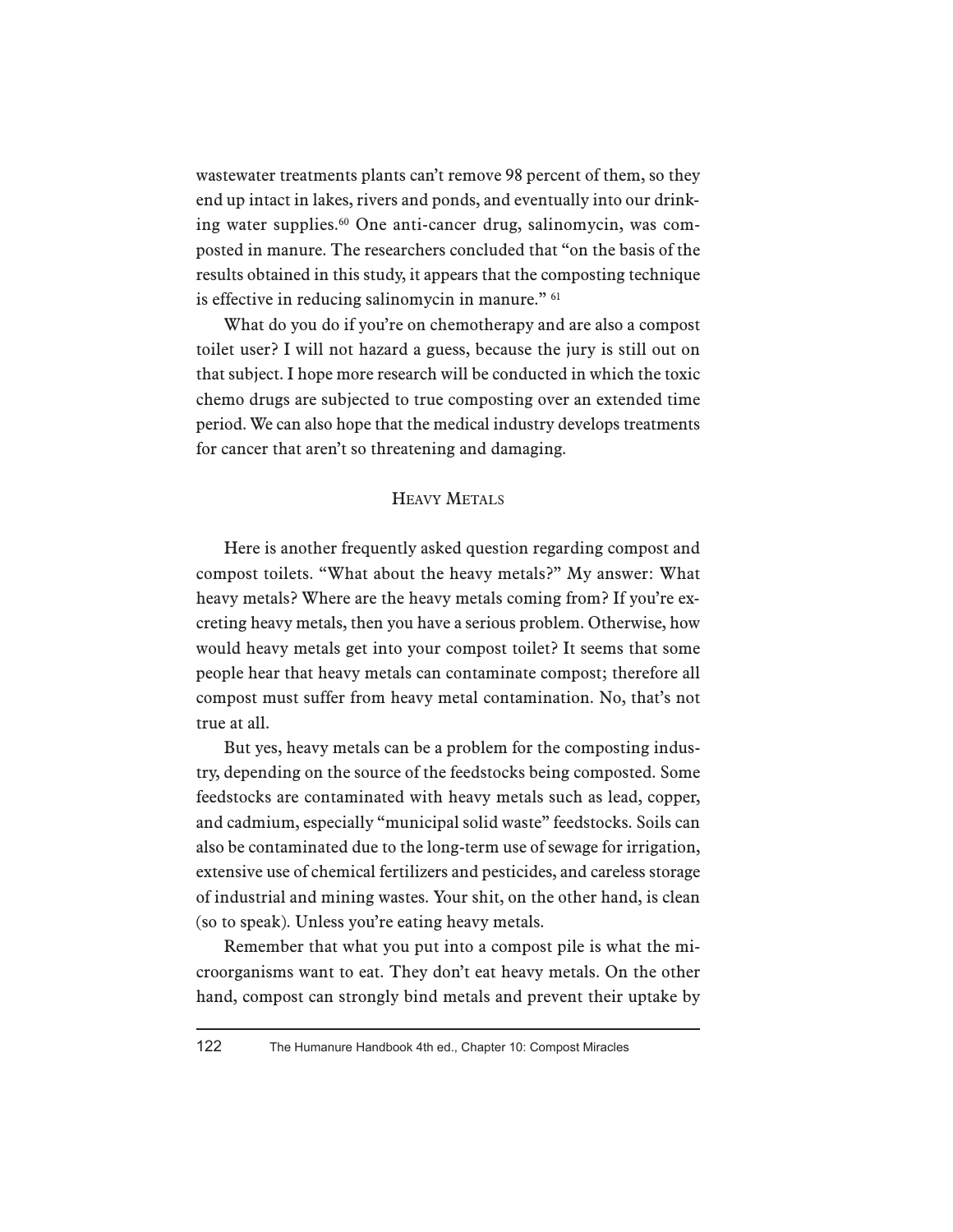both plants and animals, thereby preventing transfer of metals from contaminated soil into the food chain.<sup>62</sup> One researcher fed lead-contaminated soil to rats, some with compost added, and some without. The soil to which compost had been added produced no toxic effects, whereas the soil without compost did produce some toxic effects.<sup>63</sup> Plants grown in lead-contaminated soil with 10 percent compost showed a reduction in lead uptake of 82.6 percent, compared to plants grown in soil with no compost.64

But it's more complicated than this. For example, three composts were tested in a 1997 research study, one made from cattle manure, one from sewage sludge, and one from municipal solid waste. The cattle manure compost had the least heavy metal contamination, the sewage sludge compost contained more zinc, copper, and lead than the manure compost, and the municipal solid waste compost contained the most heavy metals of all three. After six years, the sludge compost "did not cause any significant increase in heavy metal levels in soil and plants." On the other hand, the municipal solid waste compost increased concentrations of zinc, copper, nickel, lead, cadmium, and chromium in the soil, and in the case of lead and cadmium, also in the vegetation and the fruits.65

In another experiment, published in 2013, two separate composts (olive pomace compost, and municipal solid waste compost) were applied to soil in a Mediterranean environment. At the end of the first four years, neither of the composts caused any heavy metal accumulation in the soil or the plants.<sup>66</sup>

Studies have found that compost is a promising strategy to immobilize heavy metals in soils by changing the soil properties. Reactions between heavy metals and organic matter in compost can turn the toxic state of heavy metals to a non-toxic state. Compost applied to contaminated agricultural soils can also reduce the bioavailability of heavy metals, thus reducing harm to plants, soil animals, and microorganisms. Compost can also reduce heavy metal contents in water by 85 to 89 percent through chemical absorption.<sup>67</sup>

Although compost usually reduces the available forms of heavy